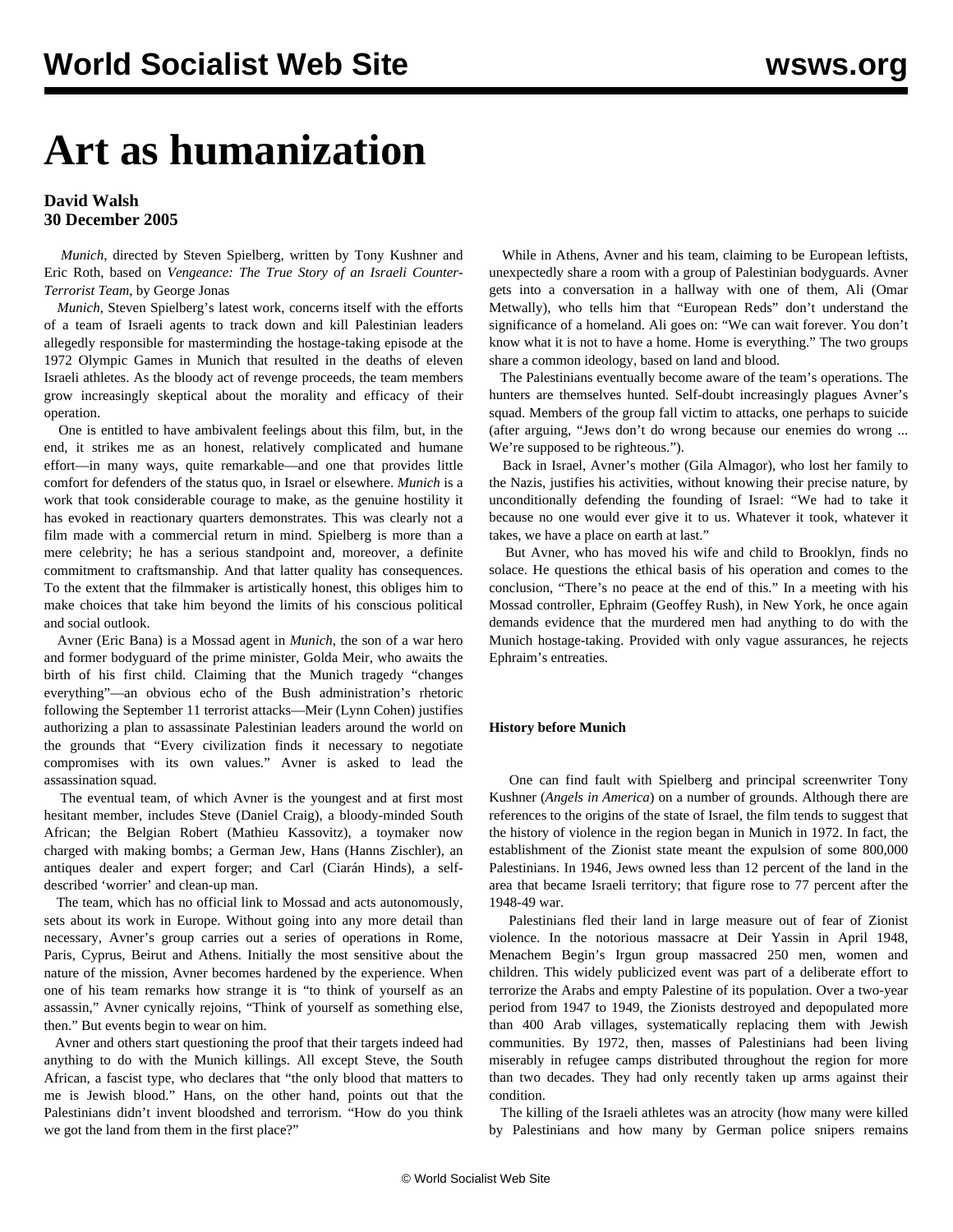unknown), but the ultimate responsibility for the violence lies with the Zionist authorities and their backers in Washington and elsewhere.

 Moreover, it is reasonable to assume, and research apparently backs this up, that the decision taken by Meir was only in part a specific response to the Munich events. These rather provided the moral and political pretext for the Israelis to eliminate a portion of the Palestinian leadership, many of whom had nothing whatsoever to do with the Olympic hostage-taking. Avner raises this issue in the film, but, again, the reference is only a fleeting one.

 The notion of a timeless Jewish moral superiority to which the assassination team's operation supposedly represents an affront must also be rejected. To the extent that a considerable portion of the Jewish intelligentsia and proletariat had links to progressive social movements (a major impetus for the Nazis' anti-Semitism), this was due to specific historic and social, not 'racial,' circumstances. In a tragically ironic manner, the evolution of Israeli society and its official racism and oppression of the Palestinians have put paid once and for all to the idea that the Jews are the 'chosen people' in any social sense. It turns out there are poor and rich Jews, oppressed and oppressor Jews, revolutionary and fascist-minded Jews, just as there are such categories among every other ethnic group on the face of the earth.

 That having been said, *Munich* is considerably more than the sum of its obvious and not unexpected limitations. Spielberg and Kushner have accomplished something important and valuable. The film represents an indictment of the politics of retaliation and revenge. It painstakingly demonstrates that such killing has the most horrifying consequences, both for the victim and the perpetrator. Spielberg is deliberately unsparing in this regard, and it is undoubtedly one of the elements that outrages his right-wing critics: the victims are people too, who die in painful and terrible ways. All the deaths are horrible, including of course the deaths of the Israeli athletes in Munich. Spielberg and Kushner take each one singly and carefully. The murder of a woman assassin is particularly devastating, one of the most chilling such scenes in recent memory. A great deal of thought and sensitivity have gone into this work.

 The film asks: how can human beings like Avner and his colleagues proceed on such a killing spree, particularly if they begin to doubt the official claims that justify it? Or, as the film's production notes put it, the team members begin to ask: "Who exactly are we killing? Can it be justified? Will it stop the terror?" Are these not critical themes today, especially in the US? If 'left' opponents of the film feel that these are unworthy or insignificant questions, let them explain themselves.

 Critics claim that the actual members of Mossad's assassination squads (who, incidentally, murdered an entirely innocent man, a Moroccan immigrant living in Norway, in 1973) never felt the qualms that Avner and his team experience. One can only reply, then they should have, and this is something the artists have contributed, to their credit.

 In any event, the existence of the "refusenik" movement in the Israeli military, including more than 1,200 soldiers and reservists who have refused to serve in the Occupied Territories, reveals that this is a burning issue. One of a group of 27 Israeli air force pilots in 2003, which issued a letter declaring its refusal to take part in military operations in the West Bank and Gaza Strip, told a reporter*,* "Something deep broke inside me. I don't sleep well at night. How many more have to be killed until we realise that we are committing crimes?" Is this not Avner? Spielberg and Kushner are obviously sensitive to this.

 Spielberg has gone to considerable lengths, in the face of criticism from pro-Zionist elements, to affirm his love for Israel, his dedication to its existence and so forth. Again, this is entirely to be expected. But the film hardly ennobles the Zionist cause. Are we supposed to celebrate each violent death? Only the most depraved elements in the audience will do so. Whatever the director's intentions, *Munich* traces out a course of official violence and criminality, which only begets more violence.

 Clearly, the events of September 11 and their aftermath resonate strongly in the film. A section of the American liberal intelligentsia has concluded that the terrorist attacks in New York City and Washington provide justification for the most deplorable and sinister activities by the US state.

#### **"Whatever it takes ..."**

 And Spielberg-Kushner also hint at the outlook that for some Israelis and their supporters around the world justifies the violence against the Palestinians, as well as its historical origins. One must look in particular to the words of Avner's mother, when she explains about her arrival in Palestine, in the wake of the Holocaust: "Whatever it took, whatever it takes ..." This hardness, formed in part in the concentration camps, while tragically understandable, is a perverse and ultimately poisonous outlook. A portion of the victims, fresh from the horrors in Europe, concluded: "Enough of that rubbish about the goodness of man! Look at what happened to us! We know what humanity is like, rotten, cruel. Well, we too can be rotten and cruel. Whatever it takes ..." In a terrible twist of fate, some of the victims of the worst crime in history absorbed the outlook of their tormentors. Humanism, the Enlightenment, the traditions of socialism and progressive thought were thrown out the window by these people. A new appeal to blood was launched, only this time to "Jewish blood."

 In a painful sense, both the Israelis and Palestinians are victims of history, victims of the twentieth century and its thwarted hopes. Avner is assuredly not driven by personal spite or ambition. Something harsh and terrible was taken out of the Nazi camps. His mother's face is that of someone deeply, irretrievably scarred by the past. And one always has the sense that these people are trying terribly hard to convince themselves of the righteousness of their cause—in some cases, fortunately, without success. Kushner explains that *Munich* "became more and more the story of a man whose decency just won't let him off the hook."

 The Zionist appeal to blood and homeland finds an echo within the Palestinian nationalist movement as well. When Ali rejects the program of the "European Reds," internationalism and socialism, he shares the same debased and reactionary outlook as the Zionists. *Munich*, inadvertently perhaps, points to the bankruptcy of terrorism as a method of struggle of the oppressed. In the murky world portrayed in the film of international terrorism and counter-terrorism, one never knows precisely who's who. Avner is never certain whether his information from "Papa" and his group originates ultimately with the CIA, Mossad itself (desiring to remain officially removed from the team's operations), a section of the Palestinian movement attempting to settle accounts, and so forth.

 Terrorism is almost inevitably associated today with the politics of tribalism and communalism, in the final analysis with the effort to pressure the great powers on behalf of the special privileges of this or that national bourgeois or petty bourgeois layer. The working class struggle for socialism, on the other hand, requires the greatest degree of openness, clarity and mass participation and consciousness.

#### **Right-wing attacks**

 *Munich* has come under venomous attack by right-wing forces in the US and Israel, particularly the former. As Michelle Goldberg explains in her "The War on 'Munich'" (*Spiegel Online*), the campaign began well before